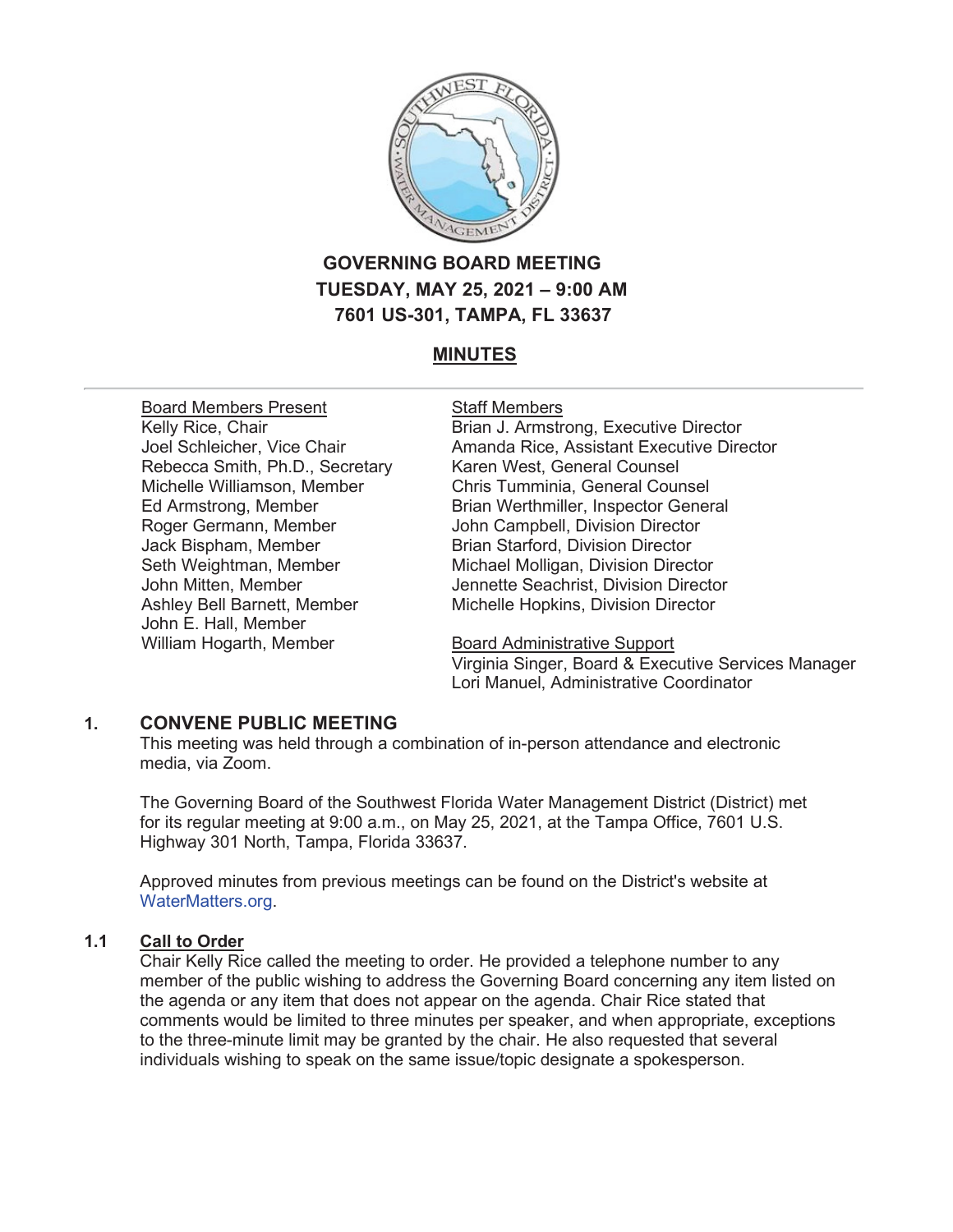#### **1.1a Oath of office for Governing Board Members**

Ms. Virginia Singer, Boards and Executive Services Manager, administered the Oath of Office to reappoint Board Member Jack Bispham and newly appoint Board Members John Hall and William Hogarth.

#### **1.2 Invocation and Pledge of Allegiance**

Board Member Michelle Williamson offered the invocation and led the Pledge of Allegiance.

Chair Rice introduced each member of the Governing Board (this served as roll call), and staff. He noted that the Board meeting was being recorded for broadcast on government access channels, and public input was taken during the meeting via electronic media or in person.

### **1.3 Election of Governing Board Officers**

Ms. Karen West, General Counsel, provided an overview of the process for the election of officers.

**Board Member Seth Weightman made a motion to nominate a slate of officers as follows: Chair, Kelly Rice; Vice Chair, Joel Schleicher; Secretary, Rebecca Smith; and Treasurer, Ed Armstrong. The motion was seconded and carried unanimously.** (00:07:56)

# **1.4 Additions/Deletions to Agenda**

Chair Rice stated a Request to Speak Card was received for the following item. This item was moved from Consent to Discussion.

#### **2.5 Authorization to Issue Administrative Complaint and Order – Permit Condition Violations – Christ Church of Longboat Key, Inc. – Environmental Resource Permit No. 43007606.002 – CT No. 413561 – Manatee County**

Mr. Brian Armstrong, Executive Director, stated the following item was deleted from the Consent Agenda:

#### **General Counsel's Report**

- **2.9 Governing Board Concurrence SWFWMD Emergency Order Emergency Measures Made Necessary by COVID-19**
- **1.5 Public Input for Issues Not Listed on the Published Agenda** Mr. David Ballard Geddes, Jr., spoke regarding the constitution.

# **CONSENT AGENDA**

### **FINANCE/OUTREACH & PLANNING COMMITTEE** - None

#### **RESOURCE MANAGEMENT COMMITTEE**

**2.1 Initiation and Approval of Rulemaking to Amend Rules 40D-8.021, 40D-8.031 and 40D-8.624, Florida Administrative Code**

Staff recommended the Board:

A. Accept the report entitled, "Revised Minimum Levels Based on Reevaluation of Minimum Levels Adopted for 29 Lakes in the Southwest Florida Water Management District."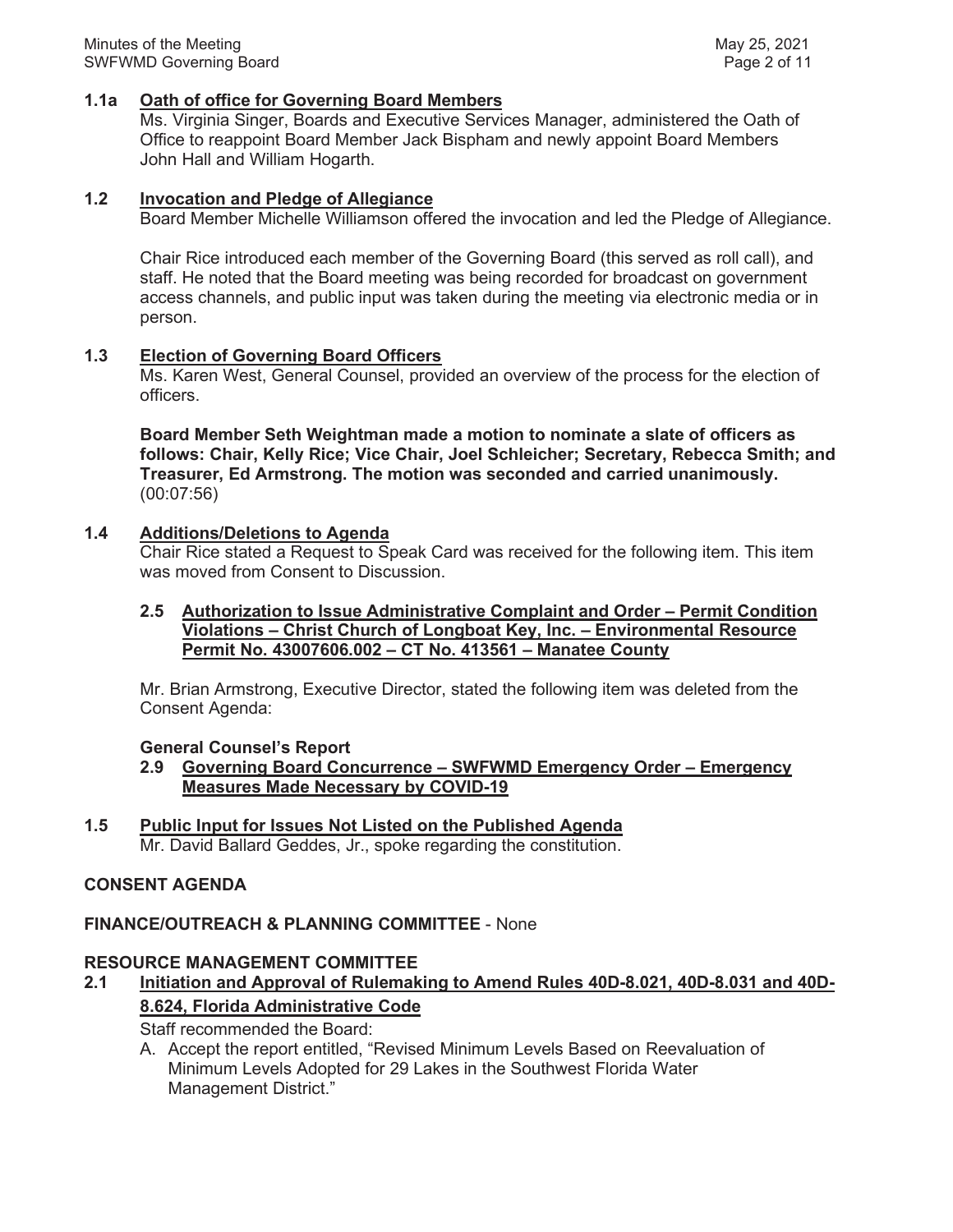- B. Authorize the initiation of rulemaking and approve the proposed rule language to amend Rules 40D-8.021, 40D-8.031 and 40D-8.624, F.A.C., to update obsolete language and delete methodologies, categories, and guidance levels for minimum lake levels, as shown in the Exhibit.
- C. Authorize the initiation of rulemaking and approve the proposed rule language to amend Rule 40D-8.624, F.A.C., to replace the previously approved minimum lake levels with the proposed levels for 29 lakes, as shown in the Exhibit.
- D. Authorize staff to make any necessary minor clarifying edits that may result from the rulemaking process and to complete report finalization.

# **OPERATIONS, LANDS & RESOURCE MONITORING COMMITTEE** - None

# **REGULATION COMMITTEE**

# **2.2 Water Use Permit No. 20007846.030, Schroeder-Manatee Ranch, Inc. (Sarasota and Manatee Counties)**

Staff recommended the Board approve the proposed permit.

# **GENERAL COUNSEL'S REPORT**

- **2.3 Approval of Consent Order between SWFWMD and UP LA Leesburg, LLC Violation of Permit Conditions for Construction - Environmental Resource Permit Nos. 44026730.005 & 43026730.008 - CT No. 407344 - Sumter County**  Staff recommended the Board:
	- Approve the Consent Order
	- Authorize District staff to initiate an action in Circuit Court to enforce the terms of the Consent Order, if necessary.
- **2.4 Approval of Consent Order between SWFWMD and The Villages of Lake Sumter, Inc.– Violation of Permit Conditions for Construction – Environmental Resource Permit Nos. 44026730.005 & 43026730.008 – CT No. 407344 – Sumter County**

Staff recommended the Board:

- 1. Approve the Consent Order.
- 2. Authorize District staff to initiate an action in Circuit Court to enforce the terms of the Consent Order, if necessary.

# **2.5 Authorization to Issue Administrative Complaint and Order – Permit Condition Violations – Christ Church of Longboat Key, Inc. – Environmental Resource Permit No. 43007606.002 – CT No. 413561 – Manatee County**

Staff recommended the Board:

- 1. Authorize District staff to issue an Administrative Complaint and Order to the Permittee to obtain compliance with District rules.
- 2. Authorize District staff to initiate an action in Circuit Court against the Permittee to recover a civil penalty/administrative fine, enforcement costs, litigation costs, and attorneys' fees, if appropriate.
- 3. Authorize District staff to initiate an action in Circuit Court to enforce the terms of the Administrative Complaint and Order, if necessary.
- **2.6 Approval of Well Construction Permitting Delegation Agreement between the Southwest Florida Water Management District and Sarasota County, Florida, and Initiation and Approval of Rulemaking to Incorporate the Agreement by Reference** Staff recommended the Board:
	- 1. Approve the Well Construction Permitting Agreement between the District and Sarasota County, Florida, which shall be in effect from June 1, 2021 until May 31, 2026.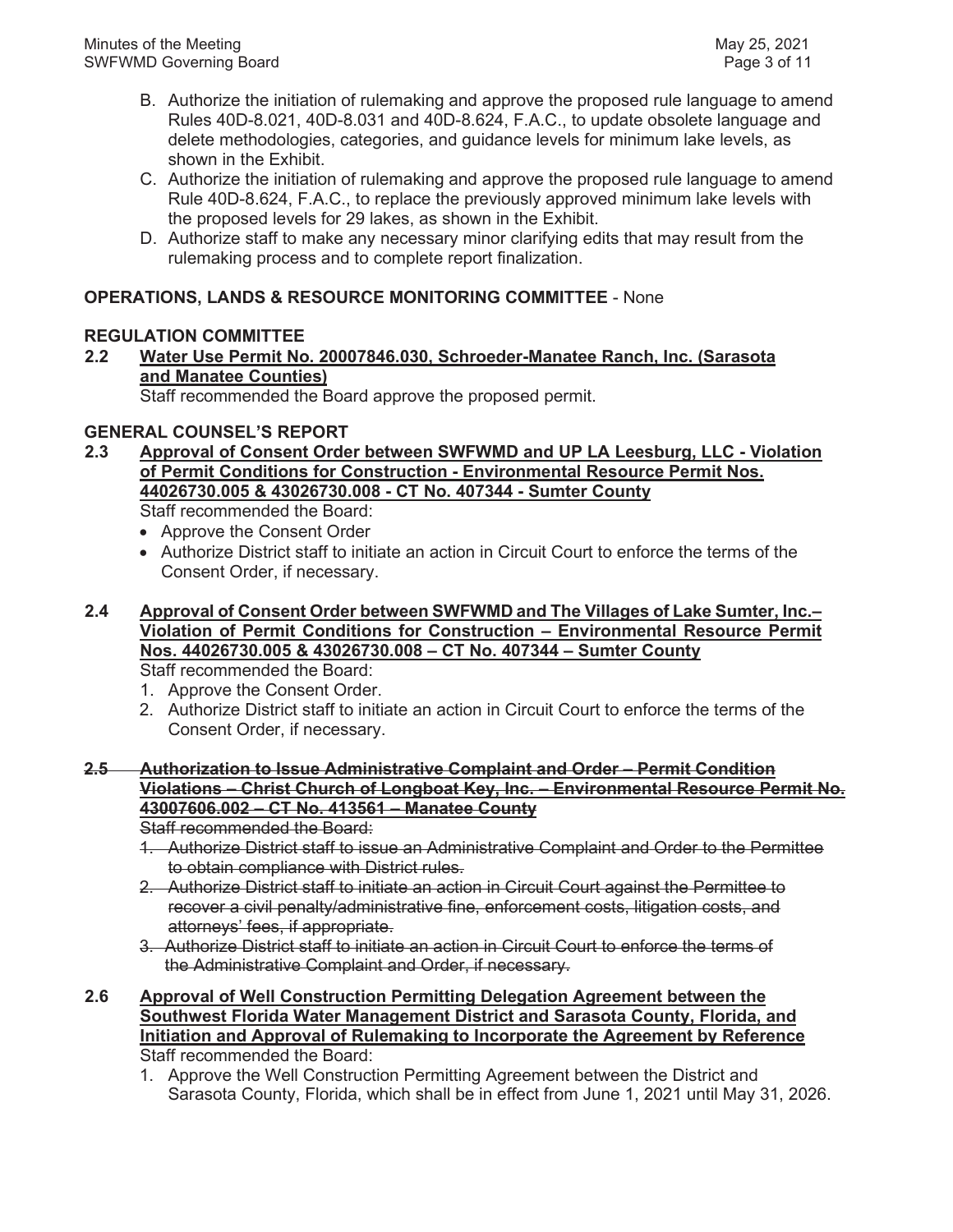2. Initiate and approve rulemaking to amend Rule 40D-1.002, Florida Administrative Code, to incorporate the Agreement by reference and authorize staff to make any necessary minor clarifying edits that may result from the rulemaking process.

### **2.7 Approval of Well Construction Permitting Delegation Agreement between the Southwest Florida Water Management District and the Florida Department of Health (Marion County, Florida), and Initiation and Approval of Rulemaking to Incorporate the Agreement by Reference**

Staff recommended the Board:

- 1. Approve the Well Construction Permitting Agreement between the District and the Florida Department of Health for Marion County, Florida, which shall be in effect from June 1, 2021 until May 31, 2026.
- 2. Initiate and approve rulemaking to amend Rule 40D-1.002, Florida Administrative Code, to incorporate the Agreement by reference, and authorize staff to make any necessary minor clarifying edits that may result from the rulemaking process.
- **2.8 Approval of Well Construction Permitting Delegation Agreement between the Southwest Florida Water Management District and Manatee County, Florida, and Initiation and Approval of Rulemaking to Incorporate the Agreement by Reference** Staff recommended the Board:
	- 1. Approve the Well Construction Permitting Agreement between the District and Manatee County, Florida, which shall be in effect from June 1, 2021 until May 31, 2026.
	- 2. Initiate and approve rulemaking to amend Rule 40D-1.002, Florida Administrative Code, to incorporate the Agreement by reference, and authorize staff to make any necessary minor clarifying edits that may result from the rulemaking process.

#### **2.9 Governing Board Concurrence – SWFWMD Emergency Order – Emergency Measures Made Necessary by COVID-19**

Staff recommended the Board approve the Eighth Amended and Restated Emergency Order No. SWF 21-020 and concur with the Executive Director's determinations regarding the state of emergency and the actions necessary to meet the emergency.

# **EXECUTIVE DIRECTOR'S REPORT**

- **2.10 Approve CFI Northern Region Meeting Minutes April 7, 2021** Staff recommended the Board approve minutes as presented.
- **2.11 Approve CFI Southern Region Meeting Minutes April 8, 2021**  Staff recommended the Board approve minutes as presented.
- **2.12 Approve CFI Heartland Region Meeting Minutes April 14, 2021** Staff recommended the Board approve minutes as presented.
- **2.13 Approve CFI Tampa Bay Region Meeting Minutes April 15, 2021** Staff recommended the Board approve minutes as presented.
- **2.14 Approve Governing Board Minutes April 27, 2021** Staff recommended the Board approve minutes as presented.

**A motion was made and seconded to approve the Consent Agenda. The motion passed unanimously.** (Audio - 00:18:05)

**3. FINANCE/OUTREACH & PLANNING COMMITTEE** Secretary Smith called the Committee to order. (Audio – 00:18:55)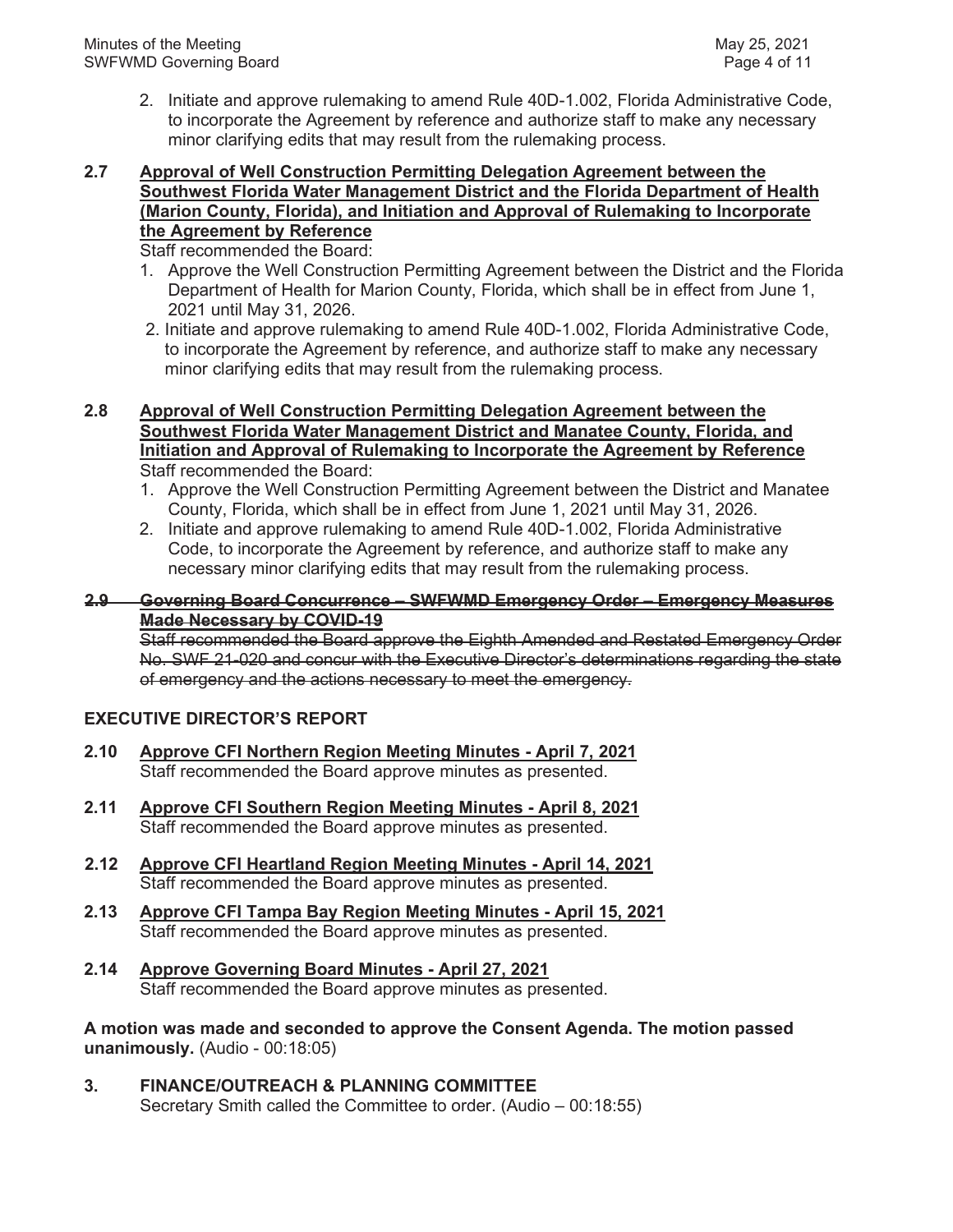### **3.1 Consent Item(s) Moved to Discussion** - None

### **3.2 2021 Legislative Session Update**

Ms. Cara Martin, Government and Community Affairs Office chief, provided a recap of the Fiscal Year 2021-2022 Legislative Session. She provided an overview of the state's \$101.5 billion budget which included \$616 million for wastewater (including septic to sewer); \$500 million in resiliency funding to assist communities with storm surge and flooding; \$400 million for Florida Forever; \$116.6 million for statewide local water projects; \$75 million for springs funding; \$40 million for alternative water supplies; \$10.2 million to water management districts for land management and \$10 million for the Springs Coast and Peace River basin watersheds for water quality projects. Ms. Martin reminded the Board that the budget is pending approval from the Governor. She also reminded the Board that because the Governor has line-item veto authority, the funding could change.

Ms. Martin stated that Senate confirmation was received for four Governing Board members. These included Ed Armstrong, Ashley Bell-Barnett, John Mitten and Michelle Williamson.

Ms. Martin provided an overview of several bills that impacted the District and information regarding the 2021-2022 legislative session.

Ms. Martin stated the FY2022-23 session will begin January 11, 2022 and is scheduled to conclude on March 11, 2022. The session will include redistricting committee meetings.

This item was presented for information only. No action was required.

#### **3.3 Budget Transfer Report**

This item was presented for information only. No action was required.

### **4. RESOURCE MANAGEMENT COMMITTEE**

Board Member Weightman called the Committee to order. (Audio – 00:29:19)

### **4.1 Consent Item(s) Moved to Discussion** - None

#### **4.2 Fiscal Year 2022 Cooperative Funding (CFI) Update**

Mr. Kevin Wills, Cooperative Funding Initiative Lead outlined the FY2021 CFI process timeline, subcommittee structure planning regions, comparison of funding requests for 2018- 2022, funding requests by regions, a map outlining the recommended projects, funding breakdown by areas of responsibilities and summaries of regional subcommittees.

Mr. Jay Hoecker, Water Supply Manager, provided an overview of projects that will be presented. He provided a summary table of future large-scale projects.

Mr. Ken Herd, representing Tampa Bay Water (TBW), provided a presentation for high ranked project Q241, Southern Hillsborough Pipeline. He provided an overview of this project. Mr. Herd stated that TBW is currently developing its five-year update to their master water plan. He identified three new alternative water supplies that were being reviewed. Mr. Herd explained that these new supplies were necessary for growth in the TBW service area. He provided a map outlining the location of the project. Mr. Herd provided a comparison for the current and planned water supply capacity. He outlined the regional benefits associated with the proposed project.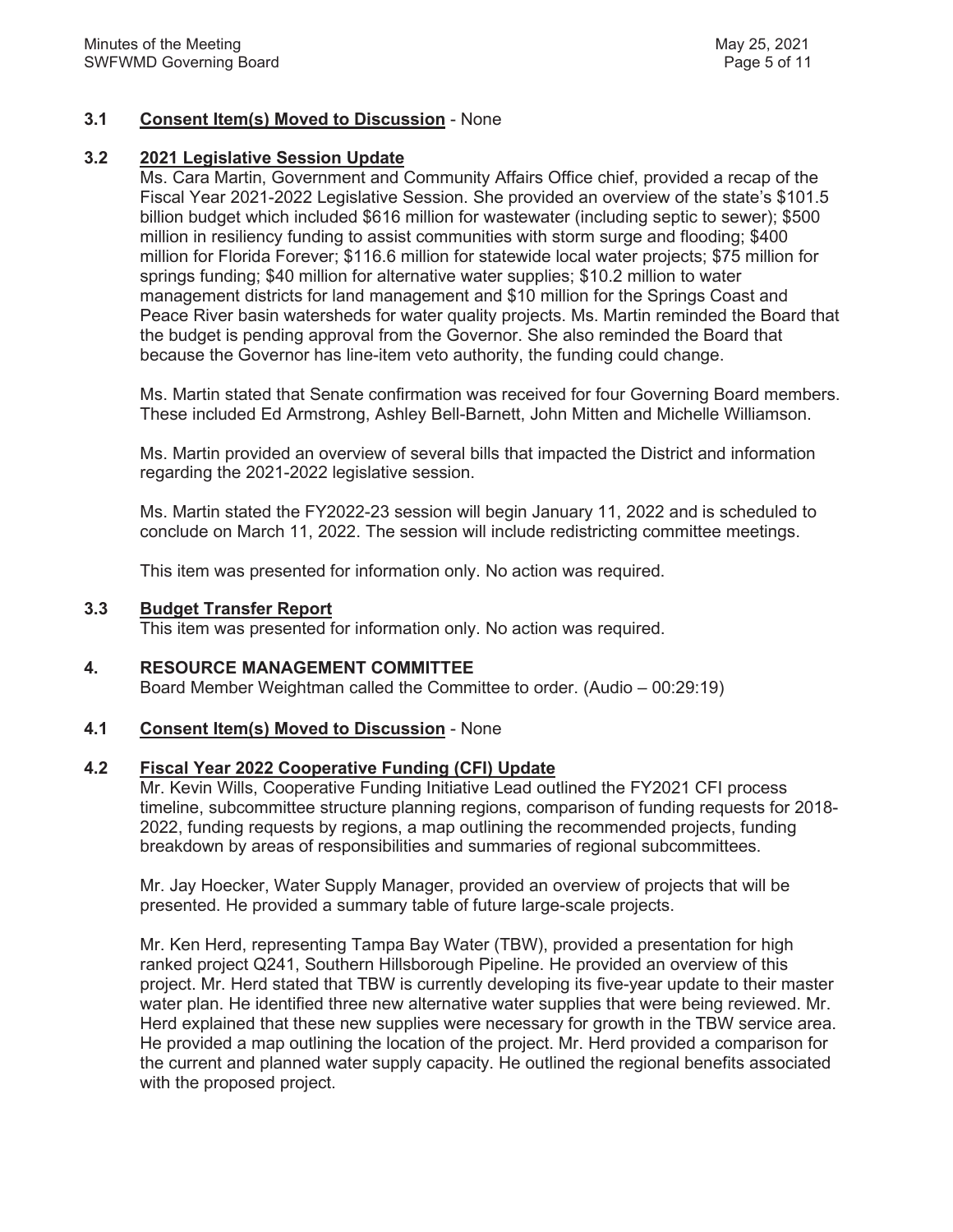Mr. Herd outlined current and proposed pipeline capacity. He explained the necessity for emergency backup and redundancy in case of line outages. Mr. Herd outlined the engineering that has been completed to date. Secretary Rebecca Smith expressed concern regarding potential lack of redundancy related to pipelines. She requested that the design consultants provide a commitment to completing value engineering. Mr. Herd assured the Board that TBW is committed to ensuring there is redundancy in its system. Mr. Herd also committed to performing an analysis of a dual pipe configuration and value engineering as part of the 30% design for the project.

Mr. Mike Coates, representing Peace River Manasota Regional Water Supply Authority (PRMRWSA), provided a presentation for high ranked project Q272, Peace River Reservoir No. 3. He outlined the PRMRWSA regional vision for 2035. Mr. Coates provided a graph that outlined water supply capacity and proposed future regional needs. He provided historical background on this project. Mr. Coates provided an overview of the project, cost estimates, feasibility study, mitigation requirements and a timeline. He provided information on water system security maintained by the PRMWSA and its facilities. Mr. Coates stated that the Department of Homeland Security provided an audit of the physical and cyber vulnerabilities. This resulted in implementation of improved procedures. Mr. Coates responded to questions.

Mr. Ryan Taylor, representing Polk Regional Water Cooperative (PRWC), provided an update regarding the Board's request at the March Governing Board meeting. He outlined the objectives the Board required be completed before additional funding would be provided. This included information regarding a settlement agreement for the Central Florida Water Initiative (CFWI) rule challenge, signed project implementation agreements and final project definitions. Mr. Taylor addressed each item individually.

Mr. Taylor informed the Board that the PRWC signed a settlement agreement on March 19, 2021. He stated that implementation agreements for the Southeast Wellfield (project Q184) and the West Polk Wellfield (project Q216) were signed at the April 28, 2021 PRWC Board meeting. Mr. Taylor provided project definitions for both the Southeast Wellfield and the West Polk Wellfield.

Mr. Taylor explained the Water Infrastructure Financing Innovation Act (WIFIA) loan application process and the need for matching District funding to secure that loan. He stated the application process will begin in June.

Board Member Armstrong asked about the organizational structure of the entities associated with the projects. Mr. Taylor responded that the PRWC oversees the project boards. Ms. Seachrist explained that the PRWC is required to own, operate, and control any alternative water supply project the District would cooperatively fund.

Board Member Williamson asked why all the original 16 members did not sign on to the agreements. Mr. Taylor responded that based on future water projections for 2045, some members do not believe the additional water will be necessary. Board Member Weightman asked if the members that chose not to join initially will be afforded the option later. Mr. Taylor responded in the affirmative and explained the various mechanisms that would allow participation.

Secretary Smith asked if the WIFIA funding is not awarded, can the funding commitment from the District be reversed. Mr. Taylor responded that the PRWC would consider a new source of funding if the WIFIA loan is not granted. Mr. Brian Armstrong, Executive Director,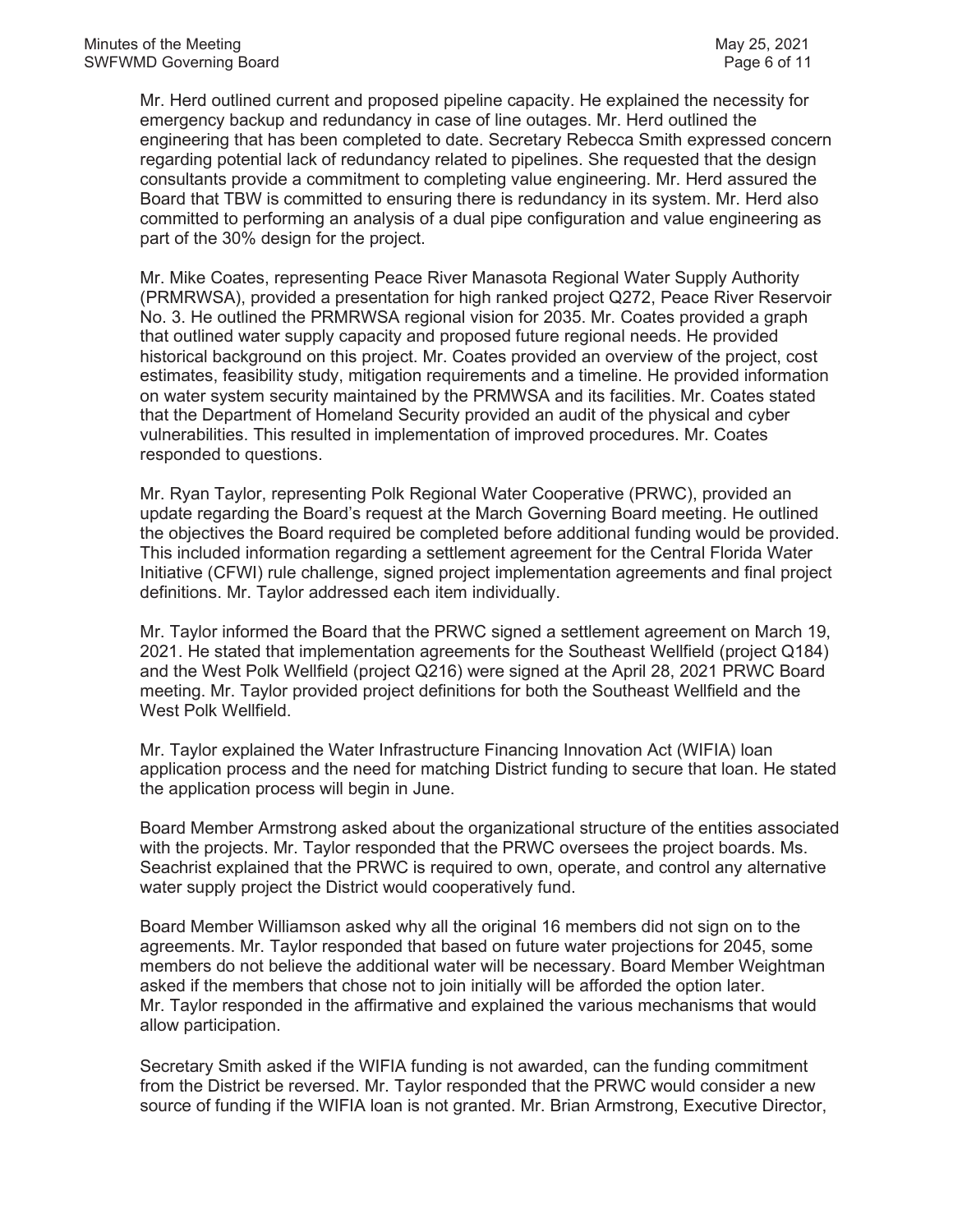explained the cooperative funding reimbursement process. Chair Rice asked if all members of the PRWC commit to the financial liability. Mr. Taylor responded in the affirmative.

Board Member Hall asked if there was a "claw back" provision. Mr. Armstrong explained that if a cooperatively funded project is not completed and operated for the term of the cooperative agreement, the PRWC would be required to pay back the District. Those funds are then allocated into the general fund and redistributed to other projects through the annual budget process.

Chair Rice asked if the expectation is that the PRWC will service customers. Mr. Armstrong responded in the affirmative and explained that the funding agreement will provide additional details.

Mr. Hoecker outlined the recommendations which included a proposed cooperative funding agreement that meets our cooperative funding policy and includes alternative water supply funding from the state, the budgeting of funds as outlined in Resolution 18-06 and the approval of FY2022 CFI requests for project Q267, PRWC Demand Management Implementation. Mr. Hoecker stated an updated evaluation was provided for project Q267. The ranking for this project was revised from low to high. It was recommended that PRWC projects Q184, Southeast Wellfield and Treatment Facility and Q216, Southeast Transmission Pipeline to retain their recommended low ranking.

Mr. Hoecker stated that as a part of the initial third-party review for Southeast Wellfield an additional Lower Floridan Aquifer exploratory/test production well was recommended to be included during final design. He further stated that staff would be bringing forth a recommendation to the June Governing Board to fund this additional component as a standalone project.

Mr. Randy Smith, Natural Systems and Restoration Bureau Chief, provided a presentation regarding project W646, Sarasota Created Wetlands System. He provided an overview which included the location, project description, benefits associated, funding costs, and a timeline. Mr. Smith explained the regional benefit associated with this project. He explained the commitment from Sarasota County. Mr. Smith responded to questions.

Mr. Wills summarized the change that occurred since the April CFI meeting. He stated that the ranking for project Q267 ranking was revised from low to high.

Request to Speak Cards were received.

Mr. Jon Thaxton, representing Gulf Coast Community Foundation, spoke in favor of project W646.

Mr. Lou Costa, representing Coalition of City Neighborhood Associations, spoke in favor of project W646.

Mr. John Donahue spoke in favor of project W646.

Ms. Kathy Benz, representing Sarasota County Neighbor Hood Association, spoke in favor of project W646.

Ms. Edda Post spoke in favor of project W646.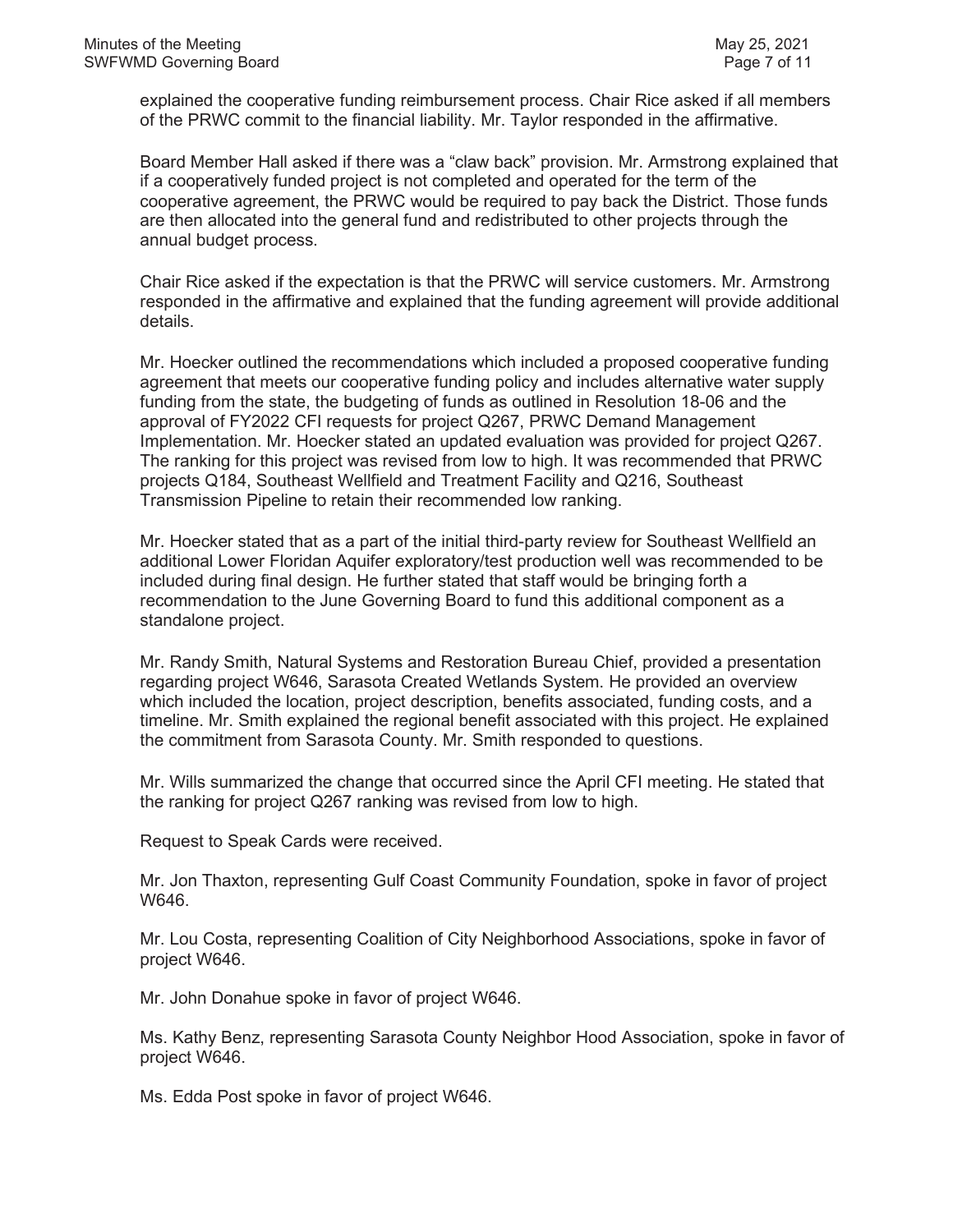Ms. Nancy Milholland, representing Conserve Bobby Jones Now, spoke in favor of project W646.

Ms. Christine Johnson, representing Conservation Foundation of the Gulf Coast, spoke in favor of project W646.

Mr. Norman Dumaine spoke in favor of project W646.

Staff recommended the Board consider the regional subcommittee funding recommendations for inclusion into the FY2022 RASB.

**A motion was made to include the 1A, High, and Medium ranked projects, including Q267 and W646 into the FY2022 Recommended Annual Service Budget. The motion was seconded and passed unanimously.** (Audio – 03:05:25)

**5. OPERATIONS, LANDS, AND RESOURCE MONITORING COMMITTEE** Board Member Bispham called the Committee to order. (Audio – 03:06:30)

### **5.1 Consent Item(s) Moved to Discussion** - None

#### **5.2 Surplus Lands 5.0 Biennial Assessment**

Ms. Ellen Morrison, Land Resources Bureau Chief, provided an overview of the surplus lands biennial assessment. Ms. Morrison presented a history of surplus assessments, a surplus lands summary, the Governing Board policy, review criteria, and the evaluation process.

Ms. Morrison identified parcels considered for surplus. She stated that when the District purchases lands, portions of those lands may be declared surplus at the time of acquisition. This is done if portions of the acquisition are not determined to be appropriate for conservation or other District needs.

Ms. Morrison provided information and explained the surplus assessments of two parcels being considered for surplus. These included Lake Panasoffkee LP-2 and Tampa By-Pass Canal TBC-21.

Ms. Morrison provided the Board with public comments received from Audubon Florida recommending against the surplus assessment of Lake Panasoffkee parcel LP-2. She stated that one of the conditions for surplus associated with this parcel states this parcel is to be sold subject to a conservation easement which will limit development and protect the environmental attributes of the parcel. The District believes this addresses the Audubon's concerns.

Ms. Morrison provided the Board with public comments received requesting the Tampa Bay By-Pass Canal parcel TBC-21 be considered for recreational use.

Chair Rice stated a Request to Speak Card was submitted for this item.

Mr. Charles Lee, Director of Advocacy for Florida Audubon, spoke against the surplus assessment of the Lake Panasoffkee LP-2 parcel.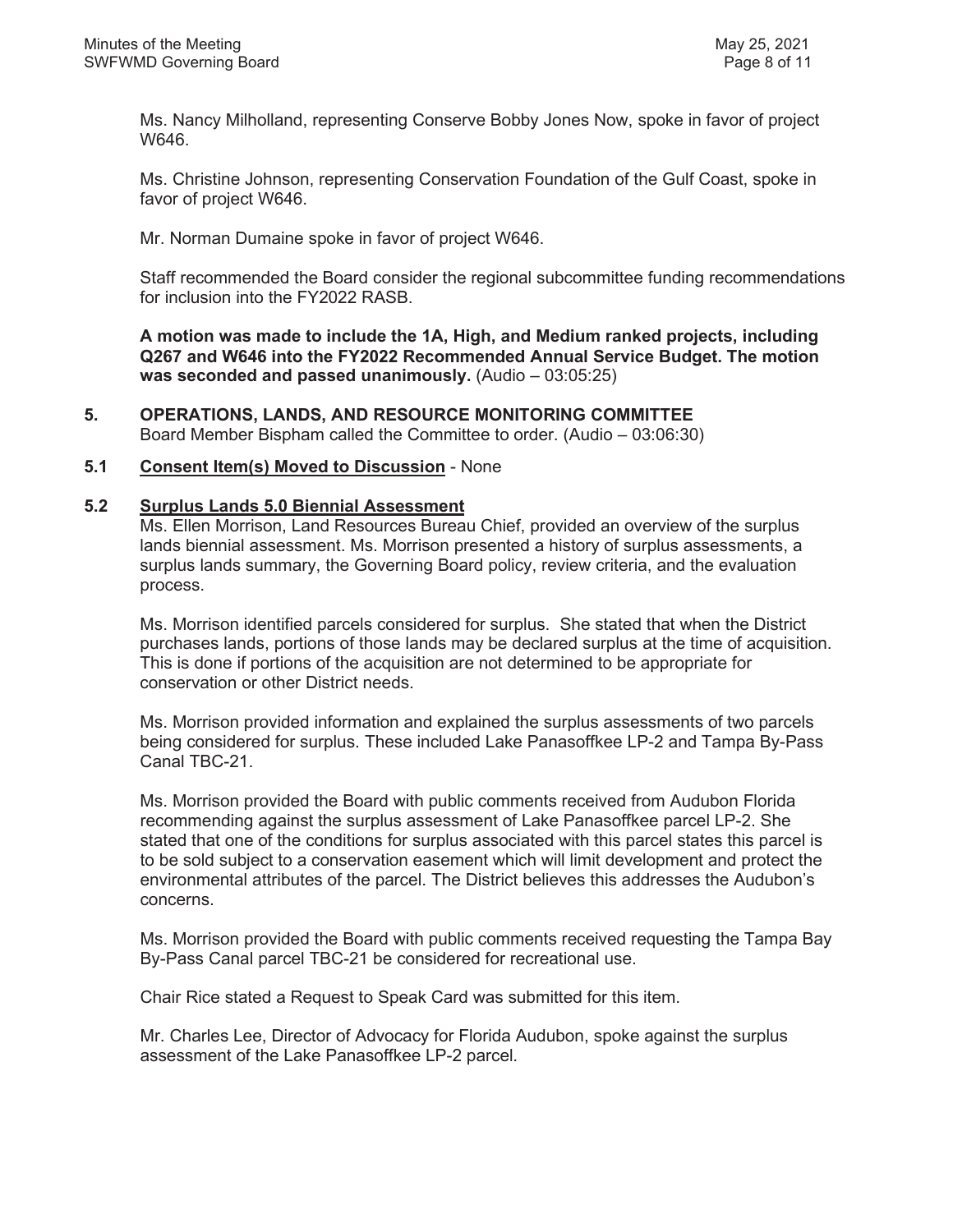Secretary Smith asked that consideration be given to the current circumstances related to land sales and the potential future impacts of surplusing these properties.

Mr. Brian Starford, Operations, Lands and Resource Monitoring Director, stated that careful evaluation has been done to support this recommendation. He reminded the Board that proceeds from these sales are used to purchase additional lands that better meets the District's areas of responsibility. He stated the District also has the option to withdraw a property that may have been approved for surplus, subject to Board approval. Mr. Armstrong stated the final sale of any surplus property must be approved by the Board.

Staff recommended the Board:

- Accept the District's 2021 Surplus Lands 5.0 Biennial Assessment conducted in accordance with Governing Board Policy.
- Approve, by a two-thirds majority vote, the surplus of properties originally acquired for conservation identified through the assessment process that are no longer needed for conservation purposes, and approve, by a majority vote, the surplus of properties originally acquired for District projects identified through the assessment process that are no longer needed by the District. Such properties are identified in Exhibit 1 and may continue to be conserved through less-than-fee ownership or sold for the highest price obtainable.

**A motion was made and seconded to approve staff's recommendation. The motion passed unanimously.** (Audio – 03:19:29)

# **5.3 2021 Hurricane Preparedness**

Mr. Kawika Bailey, emergency coordinating Officer, provided a presentation. This included a review of the 2020 hurricane season, 2021 hurricane forecast, overview of the District's responsibilities as related to the State Emergency Response Team, the District's primary responsibilities, and preparedness coordination.

This item was presented for information only. No action was required.

#### **6. REGULATION COMMITTEE**

Board Member Germann called the Committee to Order. (Audio – 03:32:10)

#### **6.1 Consent Item(s) Moved to Discussion** – None

Vice Chair Schleicher asked about the status of his request for a presentation regarding the overpumpage report. Mr. Armstrong responded that staff is preparing a presentation for the June Board meeting

**6.2 Denials Referred to the Governing Board** None were presented.

# **7. GENERAL COUNSEL'S REPORT**

- **7.1 Consent Item(s) Moved to Discussion**
- **2.5 Authorization to Issue Administrative Complaint and Order Permit Condition Violations – Christ Church of Longboat Key, Inc. – Environmental Resource Permit No. 43007606.002 – CT No. 413561 – Manatee County**

A Request to Speak Card was received for this item.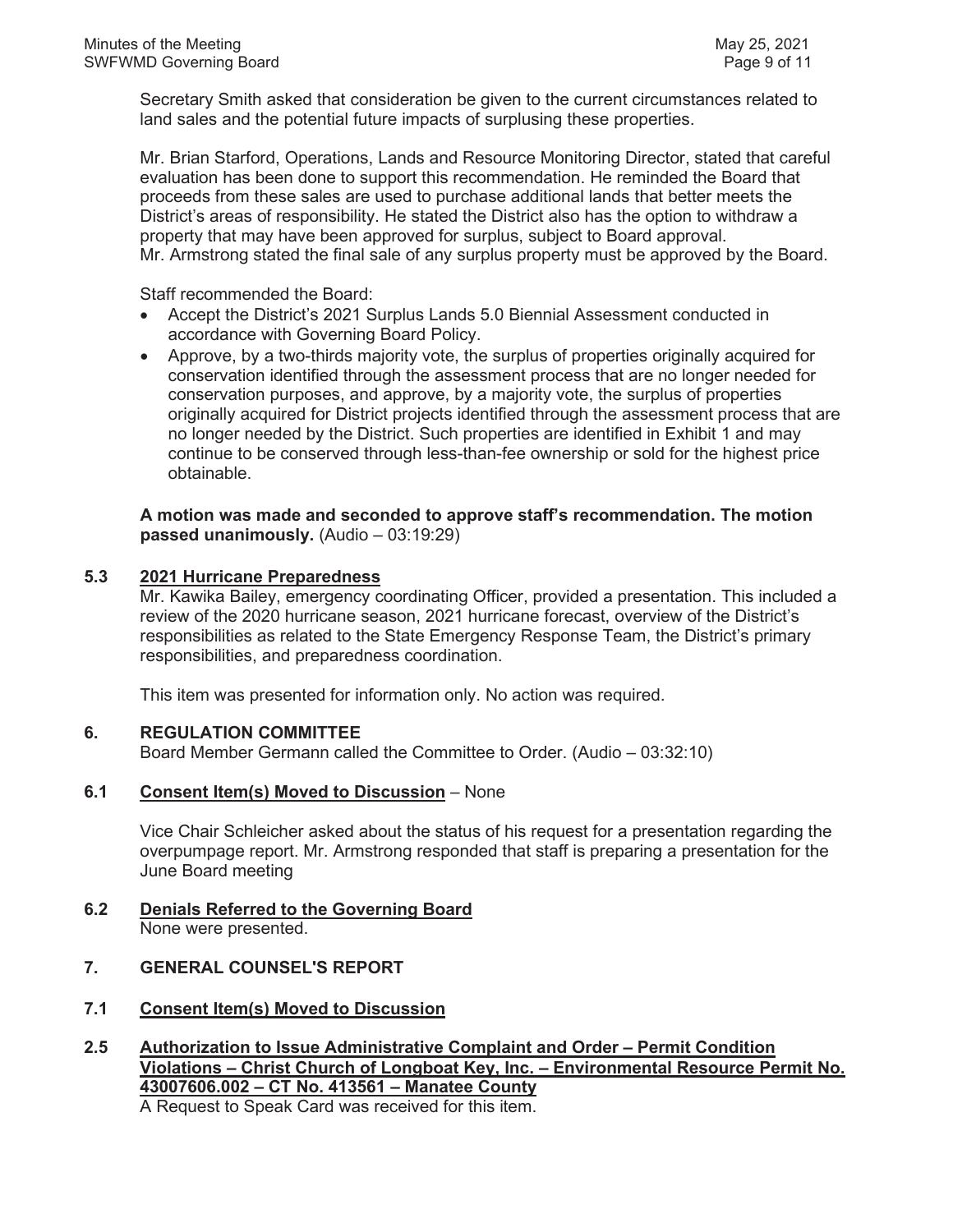Ms. Bryony Swift, representing Porges, Hamlin, Knowles and Hawk, P.A., provided information and asked the Board to deny the authorization to issue the Administrative Complaint and Order or table this item for consideration until the June Board meeting.

The Board agreed to postpone this item until the June Board meeting.

Staff recommended the Board:

- 1. Authorize District staff to issue an Administrative Complaint and Order to the Permittee to obtain compliance with District rules.
- 2. Authorize District staff to initiate an action in Circuit Court against the Permittee to recover a civil penalty/administrative fine, enforcement costs, litigation costs, and attorneys' fees, if appropriate.
- 3. Authorize District staff to initiate an action in Circuit Court to enforce the terms of the Administrative Complaint and Order, if necessary.

# **7.2 Central Florida Water Initiative Rulemaking Update**

Mr. Chris Tumminia, General Counsel, provided a presentation regarding the Central Florida Water Initiative (CFWI) rulemaking update. This included an overview with historical information, summary of rule changes and status of rule implementation.

Mr. Tumminia provided a summary and explanation of each proposed rule change. He presented information on the rules that were not changed. Mr. Tumminia responded to questions.

This item was presented for information only. No action was required.

# **8. COMMITTEE/LIAISON REPORTS**

# **8.1 Environmental Advisory Committee**

A written summary of the April 13 meeting was provided.

# **8.2 Well Drillers Advisory Committee**

A written summary of the April 7 meeting was provided.

# **9. EXECUTIVE DIRECTOR'S REPORT**

# **9.1 Executive Director's Report**

Mr. Brian Armstrong, Executive Director, welcomed the new Board Members, John Hall and William Hogarth and congratulated Jack Bispham on his reappointment. He also congratulated Board Members Williamson, Armstrong, Mitten and Barnett on their Senate confirmations.

Mr. Armstrong informed the Board that there are currently four contained wildfires on District properties.

Mr. Armstrong stated that beginning in June, public comments for Board meetings will be required in person.

Mr. Armstrong informed the Board that Eryn Worthington, Regulation Business Development Project Manager, received the Rookie of the year Award from the Sterling Council.